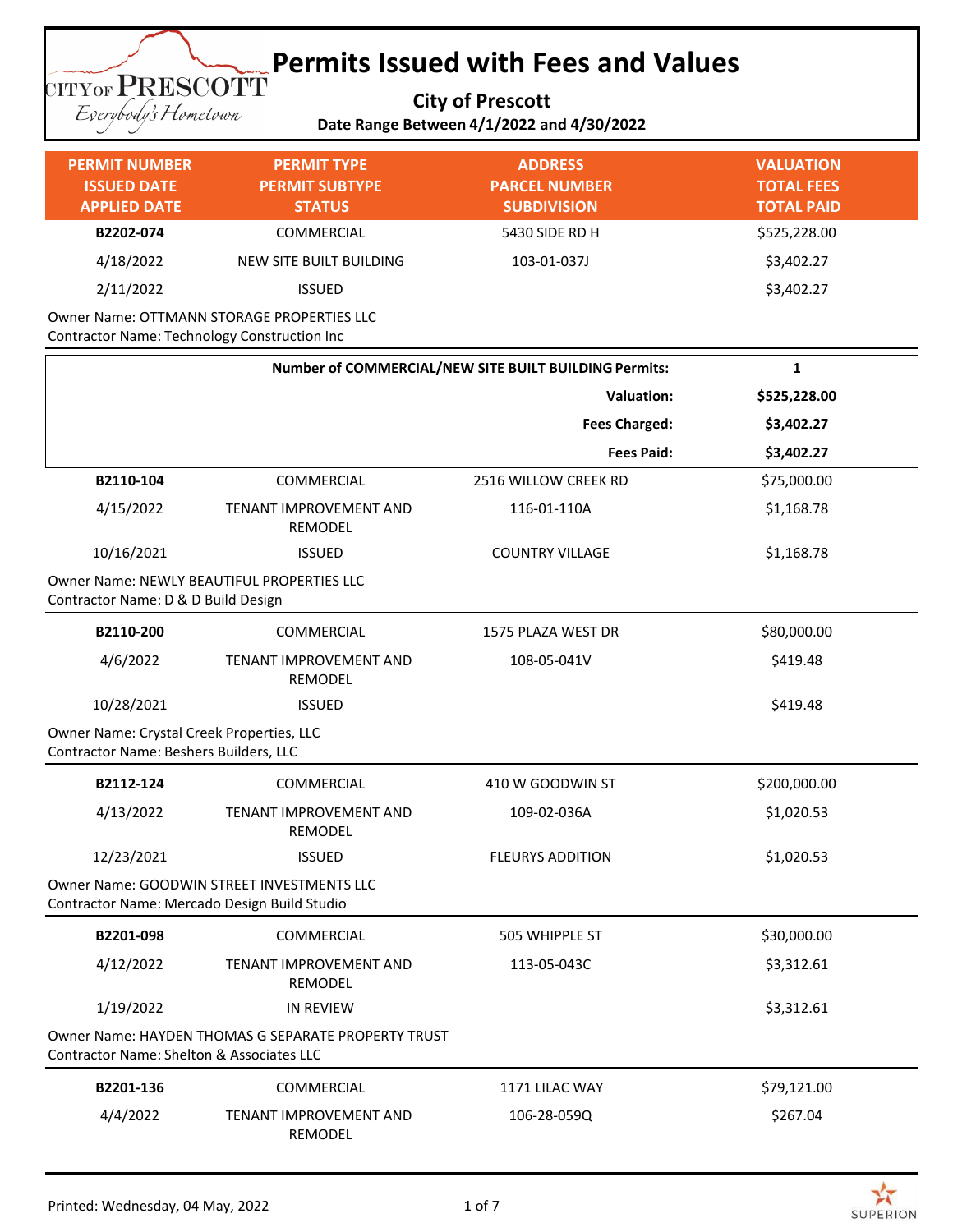| $_{\rm CITYOF}$ ${\rm PRESCOTT}$<br>Eserybody's Hometown |                                                                                                     | <b>City of Prescott</b><br>Date Range Between 4/1/2022 and 4/30/2022 | <b>Permits Issued with Fees and Values</b> |
|----------------------------------------------------------|-----------------------------------------------------------------------------------------------------|----------------------------------------------------------------------|--------------------------------------------|
| 1/26/2022                                                | <b>ISSUED</b>                                                                                       | <b>GARDENS AT WILLOW CREEK PHASE 3</b><br><b>REPLAT</b>              | \$267.04                                   |
| <b>Contractor Name: Renovations</b>                      | Owner Name: GARDENS AT WILLOW CREEK HOA                                                             |                                                                      |                                            |
| B2202-136                                                | <b>COMMERCIAL</b>                                                                                   | 258 LEE 103-A                                                        | \$38,000.00                                |
| 4/15/2022                                                | TENANT IMPROVEMENT AND<br><b>REMODEL</b>                                                            | 103-20-598M                                                          | \$228.13                                   |
| 2/24/2022                                                | <b>ISSUED</b>                                                                                       |                                                                      | \$228.13                                   |
| <b>Contractor Name: CLW Construction Inc.</b>            | Owner Name: BRE DDR BR PRESCOTT AZ LLC                                                              |                                                                      |                                            |
| B2203-065                                                | <b>COMMERCIAL</b>                                                                                   | 335 E AUBREY ST                                                      | \$40,000.00                                |
| 4/18/2022                                                | TENANT IMPROVEMENT AND<br><b>REMODEL</b>                                                            | 109-04-095                                                           | \$237.24                                   |
| 3/10/2022                                                | <b>ISSUED</b>                                                                                       | PRESCOTT ORIGINAL TOWNSITE                                           | \$237.24                                   |
| <b>Owner Name: CITY OF PRESCOTT</b>                      | <b>Contractor Name: ALR Construction Management LLC</b>                                             |                                                                      |                                            |
| B2203-098                                                | COMMERCIAL                                                                                          | 178 E SHELDON ST                                                     | \$18,200.00                                |
| 4/15/2022                                                | TENANT IMPROVEMENT AND<br><b>REMODEL</b>                                                            | 113-18-003A                                                          | \$137.93                                   |
| 3/15/2022                                                | <b>ISSUED</b>                                                                                       | PRESCOTT DEPOT MARKETPLACE                                           | \$137.93                                   |
|                                                          | Owner Name: DEPOT MARKETPLACE INVESTORS LLC<br>Contractor Name: Merit Energy LLC dba Custom Cooling |                                                                      |                                            |
|                                                          |                                                                                                     |                                                                      |                                            |
|                                                          |                                                                                                     | Number of COMMERCIAL/TENANT IMPROVEMENT AND REMODEL Permits:         | 8                                          |
|                                                          |                                                                                                     | <b>Valuation:</b>                                                    | \$560,321.00                               |
|                                                          |                                                                                                     | <b>Fees Charged:</b>                                                 | \$6,791.74                                 |
|                                                          |                                                                                                     | <b>Fees Paid:</b>                                                    | \$6,791.74                                 |
| B2108-201                                                | SINGLE FAMILY RESIDENTIAL<br>AND DUPLEXES                                                           | 1471 MARVIN GARDENS LN                                               | \$1,200.00                                 |
| 4/22/2022                                                | <b>ADDITION</b>                                                                                     | 105-09-059                                                           | \$146.00                                   |
| 8/24/2021                                                | <b>ISSUED</b>                                                                                       | CLIFF ROSE UNIT 1                                                    | \$146.00                                   |
|                                                          | Contractor Name: Prescott Handyman and Remodeling LLC                                               |                                                                      |                                            |
| Owner Name: HBDB AZ LLC<br>B2202-129                     | SINGLE FAMILY RESIDENTIAL<br>AND DUPLEXES                                                           | 955 GENEVA DR                                                        | \$16,890.00                                |
| 4/29/2022                                                | <b>ADDITION</b>                                                                                     | 106-22-007K                                                          | \$211.96                                   |

Owner Name: Laurie Timmons Contractor Name: Kirk Sawyer

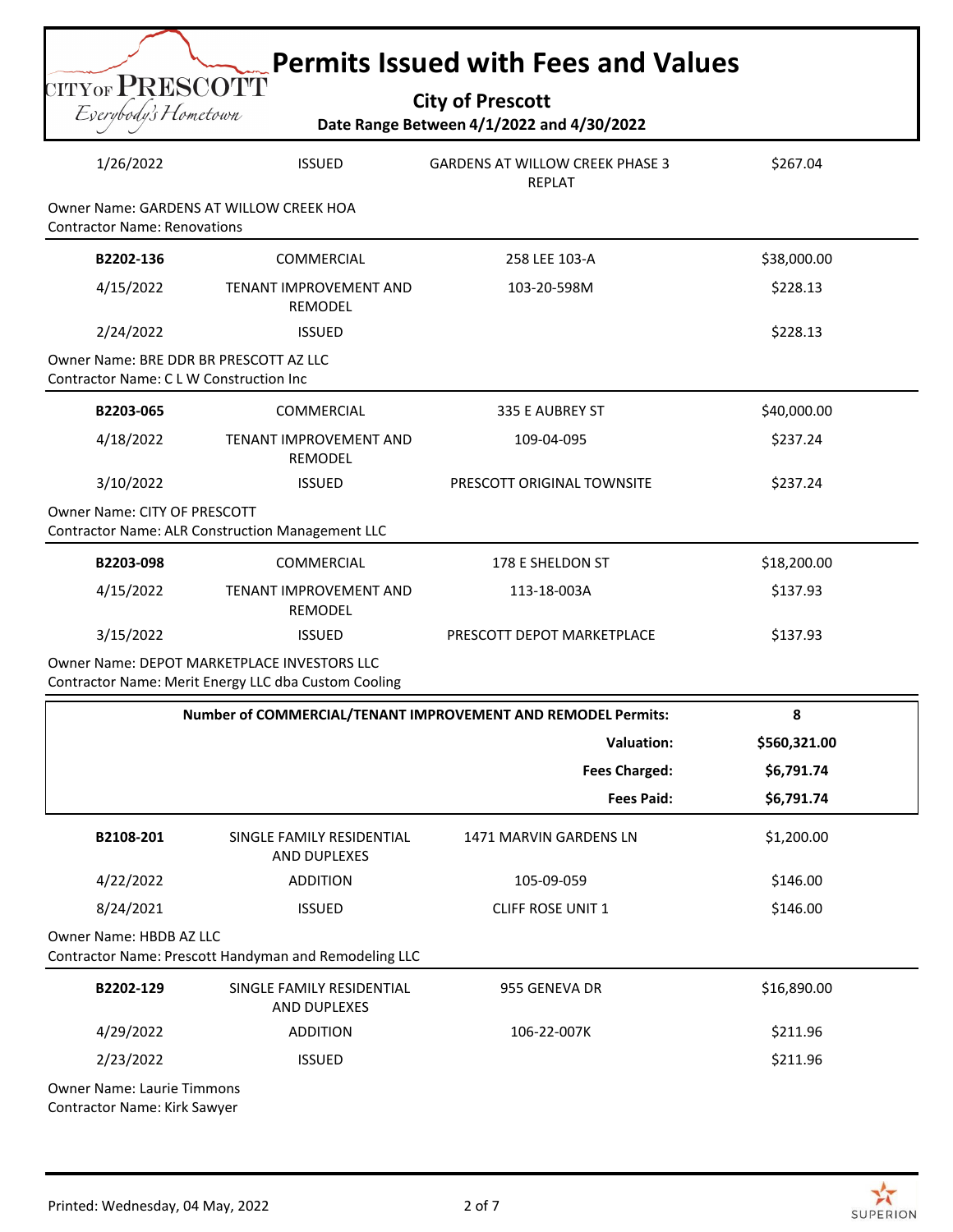**City of Prescott Date Range Between 4/1/2022 and 4/30/2022**

| Number of SINGLE FAMILY RESIDENTIAL AND DUPLEXES/ADDITIONPermits:                 |                                                                                                       |                                                    | $\mathbf{2}$ |
|-----------------------------------------------------------------------------------|-------------------------------------------------------------------------------------------------------|----------------------------------------------------|--------------|
|                                                                                   |                                                                                                       | <b>Valuation:</b>                                  | \$18,090.00  |
|                                                                                   |                                                                                                       | <b>Fees Charged:</b>                               | \$357.96     |
|                                                                                   |                                                                                                       | <b>Fees Paid:</b>                                  | \$357.96     |
| B2106-197                                                                         | SINGLE FAMILY RESIDENTIAL<br>AND DUPLEXES                                                             | 703 W LEE BLVD                                     | \$609,293.50 |
| 4/14/2022                                                                         | <b>NEW SINGLE FAMILY</b>                                                                              | 112-02-027                                         | \$16,748.98  |
| 6/23/2021                                                                         | <b>ISSUED</b>                                                                                         | RANCH AT PRESCOTT UNIT 7 AMND                      | \$16,748.98  |
| <b>Owner Name: RIGGLE ENTERPRISES LLC</b><br><b>Contractor Name: Stan Felchak</b> |                                                                                                       |                                                    |              |
| B2107-310                                                                         | SINGLE FAMILY RESIDENTIAL<br>AND DUPLEXES                                                             | 2116 GOLF CLUB LN                                  | \$443,571.00 |
| 4/19/2022                                                                         | <b>NEW SINGLE FAMILY</b>                                                                              | 108-19-137                                         | \$16,375.45  |
| 7/30/2021                                                                         | <b>ISSUED</b>                                                                                         | MANZANITA WOODS AT HASSAYAMP/                      | \$16,375.45  |
| Owner Name: SUNCREST HOMES OF AZ INC<br>Contractor Name: Suncrest Homes Of Az Inc |                                                                                                       |                                                    |              |
| B2108-111                                                                         | SINGLE FAMILY RESIDENTIAL<br>AND DUPLEXES                                                             | 2960 NOBLE STAR DR                                 | \$388,280.00 |
| 4/14/2022                                                                         | NEW SINGLE FAMILY                                                                                     | 106-30-157                                         | \$16,417.64  |
| 8/13/2021                                                                         | <b>ISSUED</b>                                                                                         | <b>SUMMIT UNIT 3</b>                               | \$15,353.22  |
|                                                                                   | Owner Name: LERNER AL & GUADALUPE FAMILY TRUST<br>Contractor Name: Don Savage Building Contractor Inc |                                                    |              |
| B2109-146                                                                         | SINGLE FAMILY RESIDENTIAL<br>AND DUPLEXES                                                             | 1501 CATHEDRAL PINES CIR                           | \$280,751.00 |
| 4/27/2022                                                                         | NEW SINGLE FAMILY                                                                                     | 107-23-049                                         | \$14,463.01  |
| 9/21/2021                                                                         | <b>ISSUED</b>                                                                                         | CATHEDRAL PINES 1ST AMENDED                        | \$14,463.01  |
| Owner Name: COSBY LEIGH G LIVING TRUST<br>Contractor Name: mitch kempton          |                                                                                                       |                                                    |              |
| B2112-131                                                                         | SINGLE FAMILY RESIDENTIAL<br>AND DUPLEXES                                                             | 2213 LAKEWOOD DR                                   | \$488,498.00 |
| 4/19/2022                                                                         | <b>NEW SINGLE FAMILY</b>                                                                              | 105-03-168                                         | \$14,904.77  |
| 12/26/2021                                                                        | <b>ISSUED</b>                                                                                         | PRESCOTT HIGHLANDS UNITS 2-5<br>REPLAT LOTS 85-86, | \$14,904.77  |
| Contractor Name: David John Keogh                                                 | Owner Name: JOHNSON RODNEY G & PATRICIA A (JT)                                                        |                                                    |              |

CITYOF PRESCOTT Eserybody's Hometown

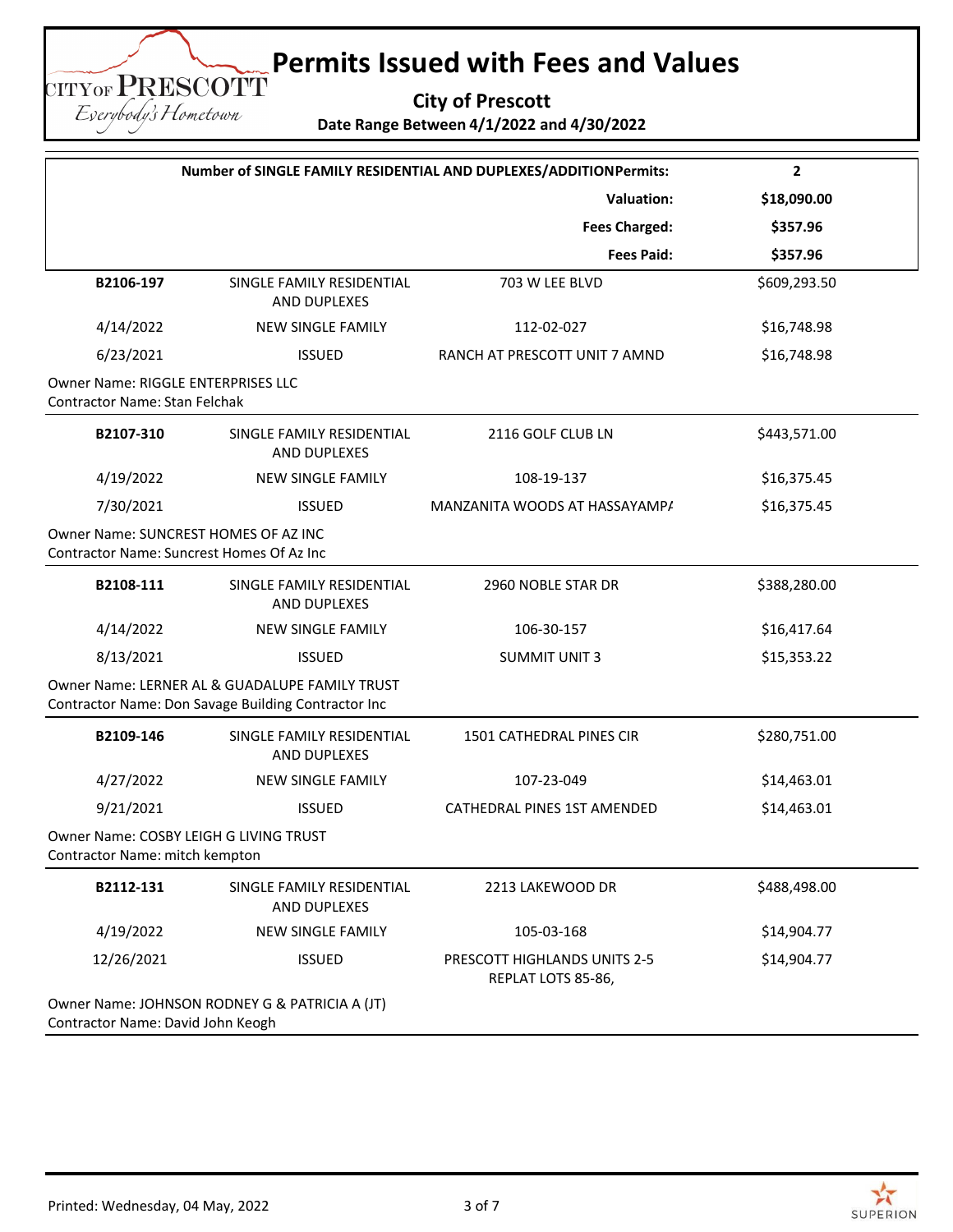#### **City of Prescott Date Range Between 4/1/2022 and 4/30/2022**

| B2201-062                                                       | SINGLE FAMILY RESIDENTIAL<br>AND DUPLEXES | 5260 DELLS POINT RD                                        | \$373,200.00 |
|-----------------------------------------------------------------|-------------------------------------------|------------------------------------------------------------|--------------|
| 4/27/2022                                                       | NEW SINGLE FAMILY                         | 103-69-542                                                 | \$14,891.22  |
| 1/14/2022                                                       | <b>ISSUED</b>                             | <b>GRANITE DELLS ESTATES PHASE 3B</b>                      | \$14,891.22  |
| Owner Name: Eric Short<br>Contractor Name: CARRINGTON HOMES INC |                                           |                                                            |              |
| B2202-035                                                       | SINGLE FAMILY RESIDENTIAL<br>AND DUPLEXES | 5184 IRON STONE WAY                                        | \$515,666.00 |
| 4/28/2022                                                       | NEW SINGLE FAMILY                         | 103-04-013                                                 | \$16,627.23  |
| 2/7/2022                                                        | <b>ISSUED</b>                             | <b>GRANITE DELLS ESTATES PHASE 1D</b><br><b>FINAL PLAT</b> | \$16,627.23  |

Owner Name: KOEHLER PHILIP J & BOBBI J RS Contractor Name: CARRINGTON HOMES INC

**TITYOF PRESCOTT** Exerybody's Hometown

| Number of SINGLE FAMILY RESIDENTIAL AND DUPLEXES/NEW SINGLE FAMILYPermits:                              |                                                  |                                     | $\overline{\mathbf{z}}$ |
|---------------------------------------------------------------------------------------------------------|--------------------------------------------------|-------------------------------------|-------------------------|
|                                                                                                         |                                                  | <b>Valuation:</b>                   | \$3,099,259.50          |
|                                                                                                         |                                                  | <b>Fees Charged:</b>                | \$110,428.30            |
|                                                                                                         |                                                  | <b>Fees Paid:</b>                   | \$109,363.88            |
| B2201-108                                                                                               | SINGLE FAMILY RESIDENTIAL<br><b>AND DUPLEXES</b> | <b>270 LAURELEAF DR</b>             | \$15,000.00             |
| 4/22/2022                                                                                               | <b>REMODEL</b>                                   | 107-27-005                          | \$123.34                |
| 1/20/2022                                                                                               | <b>ISSUED</b>                                    | <b>HIDDEN VALLEY RANCH PHASE 13</b> | \$123.34                |
| Owner Name: LESLIE CASEY & ELIZABETH JT<br>Contractor Name: All Affairs Contracting, Inc.               |                                                  |                                     |                         |
| B2202-075                                                                                               | SINGLE FAMILY RESIDENTIAL<br><b>AND DUPLEXES</b> | 260 GOLDEN EAGLE DR                 | \$10,000.00             |
| 4/1/2022                                                                                                | <b>REMODEL</b>                                   | 107-12-417                          | \$376.00                |
| 2/13/2022                                                                                               | <b>ISSUED</b>                                    | HIDDEN VALLEY RANCH PHASE 11        | \$376.00                |
| Owner Name: HORNING JAMES M &<br>Contractor Name: Kelmar Consulting Ltd                                 |                                                  |                                     |                         |
| B2203-128                                                                                               | SINGLE FAMILY RESIDENTIAL<br><b>AND DUPLEXES</b> | 522 WINDMERE CIR                    | \$5,682.00              |
| 4/1/2022                                                                                                | <b>REMODEL</b>                                   | 112-10-181                          | \$146.00                |
| 3/18/2022                                                                                               | <b>ISSUED</b>                                    | RANCH AT PRESCOTT UNIT 5            | \$146.00                |
| Owner Name: PARSONS LARRY W & JENNIFER L RS<br><b>Contractor Name: Arizona Foundation Solutions LLC</b> |                                                  |                                     |                         |
| B2203-171                                                                                               | SINGLE FAMILY RESIDENTIAL<br><b>AND DUPLEXES</b> | 2273 LICHEN RIDGE LN                | \$25,000.00             |
| 4/29/2022                                                                                               | REMODEL                                          | 108-19-122                          | \$168.90                |
| 3/25/2022                                                                                               | <b>ISSUED</b>                                    | SUNRISE HIGHLANDS AT HASSAYAMPA     | \$168.90                |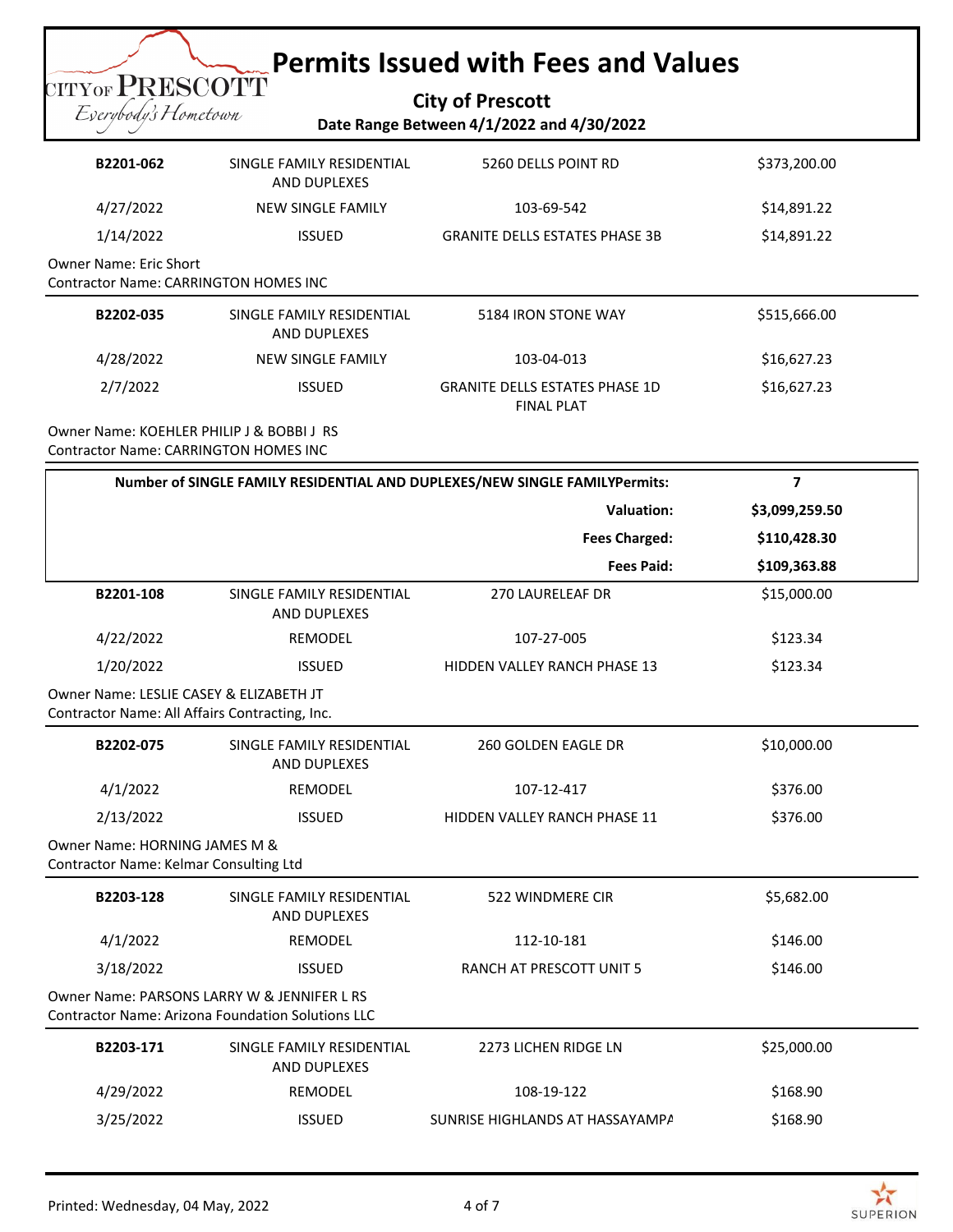**City of Prescott**

**Date Range Between 4/1/2022 and 4/30/2022**

Owner Name: LONE PINE FAMILY TRUST Contractor Name: Hughes Building Company LLC

CITYOF PRESCOTT Eserybody's Hometown

| B2204-003                                                                   | SINGLE FAMILY RESIDENTIAL<br>AND DUPLEXES                                                            | 1949 BOARDWALK AVE               | \$27,014.00  |
|-----------------------------------------------------------------------------|------------------------------------------------------------------------------------------------------|----------------------------------|--------------|
| 4/20/2022                                                                   | REMODEL                                                                                              | 105-09-237                       | \$178.08     |
| 4/1/2022                                                                    | <b>ISSUED</b>                                                                                        | <b>CLIFF ROSE UNIT 3 PHASE B</b> | \$178.08     |
| Owner Name: LIPSEY MIA ROSE NKA<br><b>Contractor Name: Mark Miller LLC</b>  |                                                                                                      |                                  |              |
| B2204-042                                                                   | SINGLE FAMILY RESIDENTIAL<br>AND DUPLEXES                                                            | 3113 E SWANLAKE CIR              | \$13,300.00  |
| 4/22/2022                                                                   | REMODEL                                                                                              | 103-44-060                       | \$146.00     |
| 4/8/2022                                                                    | <b>ISSUED</b>                                                                                        | RANCH AT PRESCOTT UNIT 3         | \$146.00     |
| Owner Name: SCHWABE LIVING TRUST<br>Contractor Name: Straight Line Pier Inc |                                                                                                      |                                  |              |
| B2204-077                                                                   | SINGLE FAMILY RESIDENTIAL<br>AND DUPLEXES                                                            | 304 DOUBLE D DR                  | \$10,565.00  |
| 4/29/2022                                                                   | REMODEL                                                                                              | 110-04-137                       | \$146.00     |
| 4/14/2022                                                                   | <b>ISSUED</b>                                                                                        | <b>KNOLL</b>                     | \$146.00     |
| <b>Owner Name: SOUZA FAMILY TRUST</b>                                       | <b>Contractor Name: Arizona Foundation Solutions LLC</b>                                             |                                  |              |
| B2204-083                                                                   | SINGLE FAMILY RESIDENTIAL<br>AND DUPLEXES                                                            | 3303 PLEASANT VALLEY DR          | \$20,000.00  |
| 4/26/2022                                                                   | REMODEL                                                                                              | 106-21-014Y                      | \$110.00     |
| 4/15/2022                                                                   | <b>ISSUED</b>                                                                                        |                                  | \$110.00     |
|                                                                             | Owner Name: MURRELL GREGORY A & DONEVON S RS (BD)<br>Contractor Name: Sanders Plastering Systems LLC |                                  |              |
| B2204-135                                                                   | SINGLE FAMILY RESIDENTIAL<br>AND DUPLEXES                                                            | 843 FLAMING ARROW                | \$32,859.00  |
| 4/26/2022                                                                   | REMODEL                                                                                              | 106-45-005                       | \$204.70     |
| 4/22/2022                                                                   | <b>ISSUED</b>                                                                                        | <b>BLACKHAWK</b>                 | \$204.70     |
| Contractor Name: Home Depot U S A Inc                                       | Owner Name: LIPING LAN REVOCABLE LIVING TRUST                                                        |                                  |              |
|                                                                             | Number of SINGLE FAMILY RESIDENTIAL AND DUPLEXES/REMODELPermits:                                     |                                  | 9            |
|                                                                             |                                                                                                      | Valuation:                       | \$159,420.00 |
|                                                                             |                                                                                                      | <b>Fees Charged:</b>             | \$1,599.02   |
|                                                                             |                                                                                                      | <b>Fees Paid:</b>                | \$1,599.02   |
| B2111-163                                                                   | SINGLE FAMILY RESIDENTIAL<br>AND DUPLEXES                                                            | 5119 RAINDROP RD                 | \$150,000.00 |

4/28/2022 SWIMMING POOL 106-01-252A \$738.40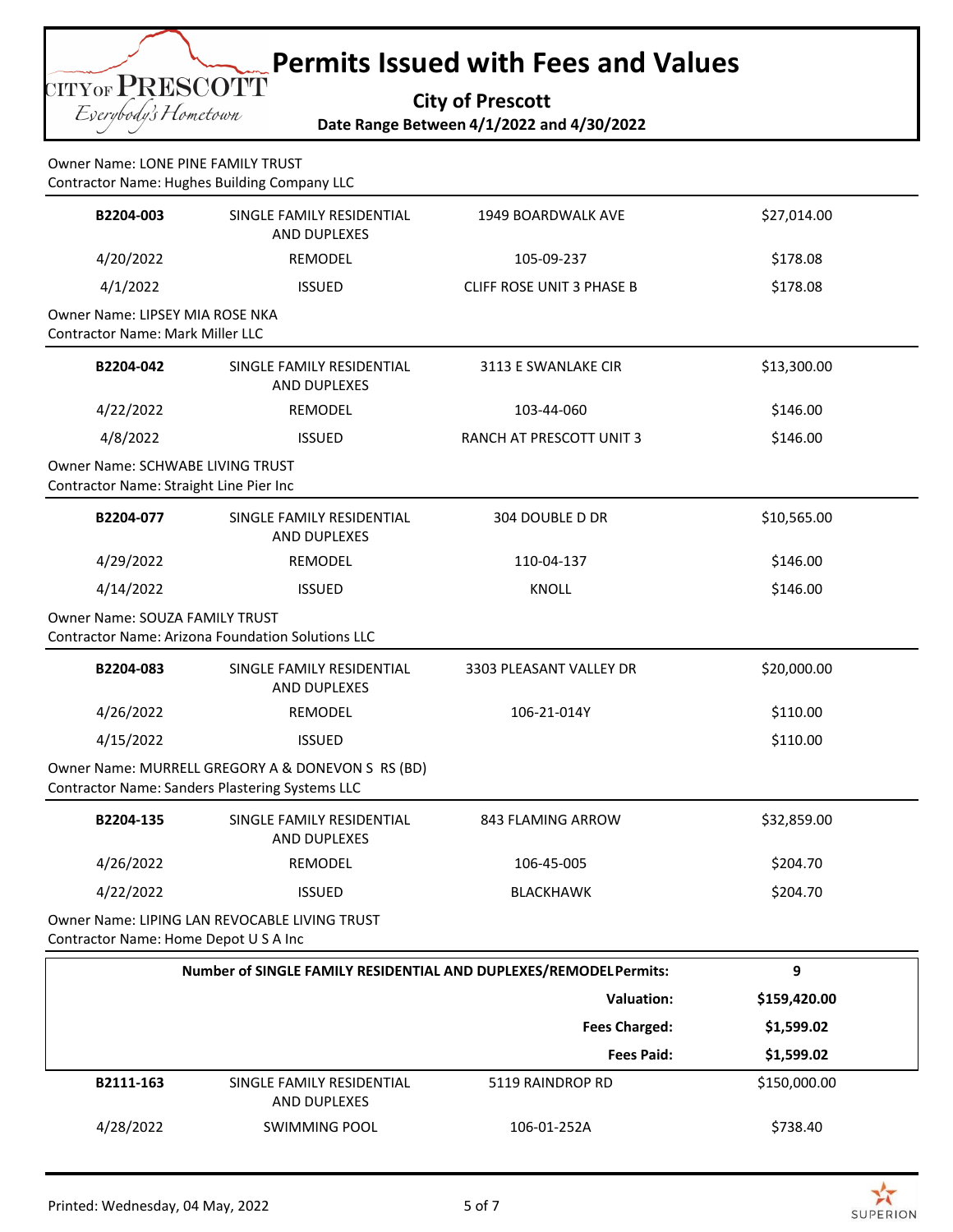| <b>Permits Issued with Fees and Values</b><br>$_{\mathrm{CITYOF}}$ $\mathrm{PRESCOTT}$<br><b>City of Prescott</b><br>Eserybody's Hometown<br>Date Range Between 4/1/2022 and 4/30/2022 |                                                                                                  |                                                                        |                |  |            |
|----------------------------------------------------------------------------------------------------------------------------------------------------------------------------------------|--------------------------------------------------------------------------------------------------|------------------------------------------------------------------------|----------------|--|------------|
|                                                                                                                                                                                        |                                                                                                  |                                                                        |                |  | 11/30/2021 |
|                                                                                                                                                                                        | Owner Name: AKINS JAMES MICHAEL & WENDI MELISA RS<br>Contractor Name: Biddles Pool Spa Patio LLC |                                                                        |                |  |            |
| B2202-103                                                                                                                                                                              | SINGLE FAMILY RESIDENTIAL<br><b>AND DUPLEXES</b>                                                 | 3466 BAR CIRCLE A RD                                                   | \$40,000.00    |  |            |
| 4/28/2022                                                                                                                                                                              | SWIMMING POOL                                                                                    | 103-54-005                                                             | \$237.24       |  |            |
| 2/18/2022                                                                                                                                                                              | <b>ISSUED</b>                                                                                    | RANCH AT PRESCOTT UNIT 9                                               | \$237.24       |  |            |
| <b>Contractor Name: Custom Water Creations LLC</b>                                                                                                                                     | <b>Owner Name: ARCHER FAMILY REVOCABLE TRUST</b>                                                 |                                                                        |                |  |            |
|                                                                                                                                                                                        |                                                                                                  | Number of SINGLE FAMILY RESIDENTIAL AND DUPLEXES/SWIMMING POOLPermits: | $\overline{2}$ |  |            |
|                                                                                                                                                                                        |                                                                                                  | <b>Valuation:</b>                                                      | \$190,000.00   |  |            |
|                                                                                                                                                                                        |                                                                                                  | <b>Fees Charged:</b>                                                   | \$975.64       |  |            |
|                                                                                                                                                                                        |                                                                                                  | <b>Fees Paid:</b>                                                      | \$975.64       |  |            |
| B2202-116                                                                                                                                                                              | SINGLE FAMILY RESIDENTIAL<br><b>AND DUPLEXES</b>                                                 | 1140 DEERFIELD RD                                                      | \$8,062.00     |  |            |
| 4/14/2022                                                                                                                                                                              | WINDOWS AND DOORS NEW<br><b>AND REPLACE</b>                                                      | 107-17-078                                                             | \$146.00       |  |            |
| 2/22/2022                                                                                                                                                                              | <b>ISSUED</b>                                                                                    | <b>HAISLEY HOMESTEAD UNIT 3</b>                                        | \$146.00       |  |            |
| <b>Owner Name: SPILLER PEGGY TRUST</b><br>Contractor Name: Southwest Windows and doors LLC                                                                                             |                                                                                                  |                                                                        |                |  |            |
| B2203-149                                                                                                                                                                              | SINGLE FAMILY RESIDENTIAL<br><b>AND DUPLEXES</b>                                                 | 4600 HORNET DR                                                         | \$15,640.00    |  |            |
| 4/5/2022                                                                                                                                                                               | WINDOWS AND DOORS NEW<br>AND REPLACE                                                             | 103-18-067                                                             | \$126.26       |  |            |
| 3/23/2022                                                                                                                                                                              | <b>ISSUED</b>                                                                                    | YAVAPAI HILLS UNIT 6                                                   | \$126.26       |  |            |
| Owner Name: ELDREDGE JACK & CYNTHIA J RS<br>Contractor Name: Southwest Windows and doors LLC                                                                                           |                                                                                                  |                                                                        |                |  |            |
| B2203-177                                                                                                                                                                              | SINGLE FAMILY RESIDENTIAL<br>AND DUPLEXES                                                        | 550 W ROSSER ST                                                        | \$32,818.00    |  |            |
| 4/4/2022                                                                                                                                                                               | WINDOWS AND DOORS NEW<br>AND REPLACE                                                             | 116-12-005A                                                            | \$204.51       |  |            |
| 3/28/2022                                                                                                                                                                              | <b>ISSUED</b>                                                                                    |                                                                        | \$204.51       |  |            |
| Owner Name: SMITH PAUL B & LESLIE K TRUST<br>Contractor Name: Southwest Windows and doors LLC                                                                                          |                                                                                                  |                                                                        |                |  |            |
| B2203-178                                                                                                                                                                              | SINGLE FAMILY RESIDENTIAL<br>AND DUPLEXES                                                        | 770 PINON OAK DR                                                       | \$4,887.00     |  |            |
| 4/5/2022                                                                                                                                                                               | WINDOWS AND DOORS NEW<br><b>AND REPLACE</b>                                                      | 106-02-357                                                             | \$146.00       |  |            |
| 3/28/2022                                                                                                                                                                              | <b>ISSUED</b>                                                                                    | PINON OAKS UNIT 3 PHASE 4                                              | \$146.00       |  |            |